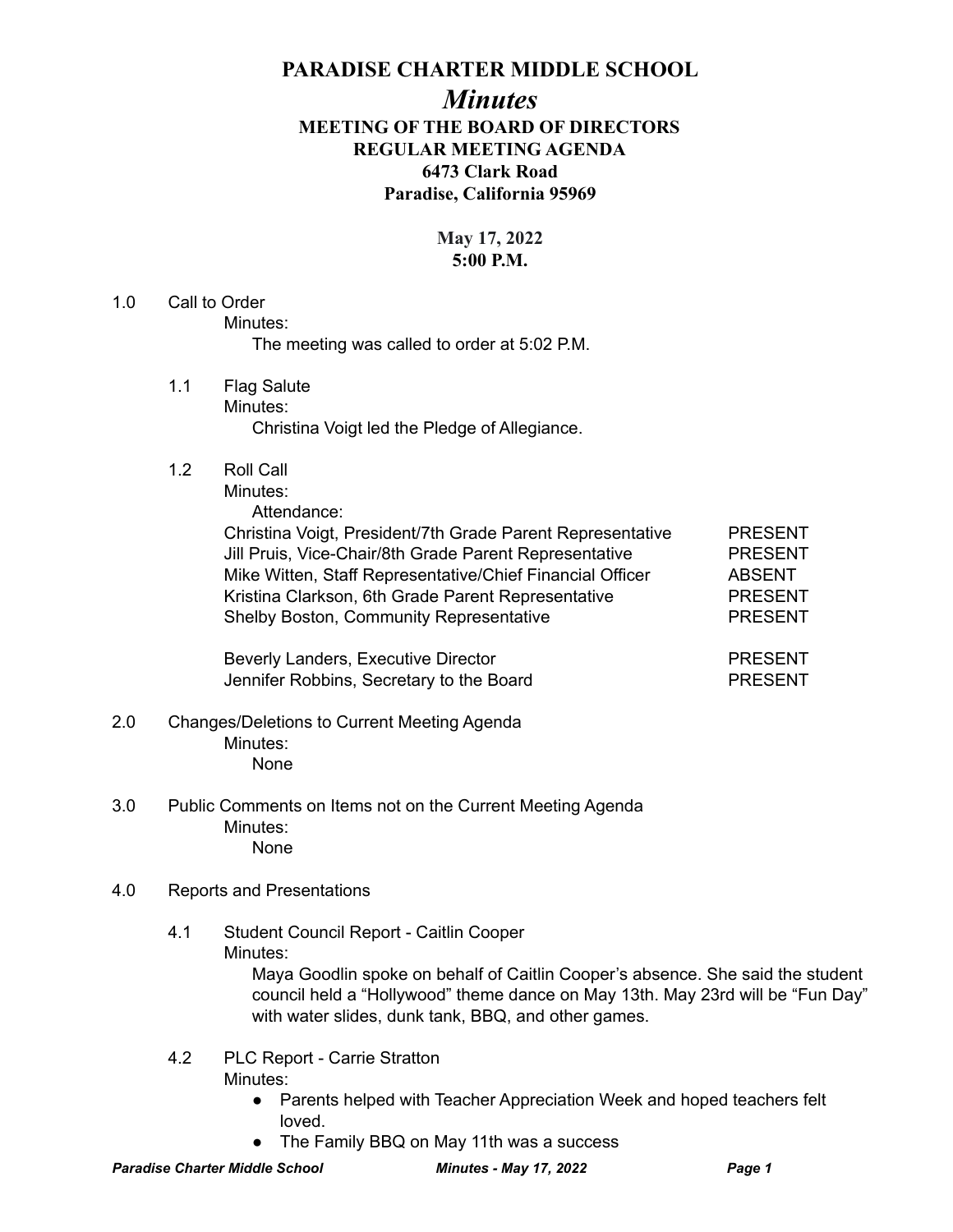- Facebook pages have been created for each grade for additional communition to parents.
- Continue to work on a calendar
- August 9th will be the first meeting for the new school year.

Mrs. Landers expressed appreciation toward Mrs. Stratton for organizing successful PLC events. And Mrs. Landers thanked the PLC board for their generous support financially to purchase appreciation gifts.

#### 4.3 Teacher Report - Mike Blaschke

Minutes:

Mr. Blaschke was unable to attend. Mr. Todd Lanam spoke on behalf of the teachers.

- Expressed appreciation to the Board for HSA benefits.
- Teacher Appreciation Week was very successful
- Pleased with the Sink or Sail field trip to Paradise Park and Recreation pool. Mr. Lanam also mentioned Ace Hardware donated duck tape for the entire elective class.
- Teachers were surprised with Mr. Blaschke's resignation and have begun reconfiguring department discussions.

#### 4.4 Enrollment Update - Jennifer Robbins

Minutes: **Current** 

6th Grade: 32 7th Grade: 52 8th Grade: 52 136

2022-2023

6th Grade: 52 7th Grade: 40 8th Grade: 52 144

4.5 Principal's Report - Beverly Landers

4.5.a New Student Round-Up and Family BBQ Night Minutes:

Combining the Family BBQ with the New Student Orientation was a great success.

4.5.b Teacher Resignation Minutes:

Currently seeking a qualified science teacher due to Mr. Blaschke's resignation.

4.5.c PE Teacher Position Minutes:

Two qualified Chico State candidates are up for consideration.

4.5.d Hiring Process Minutes: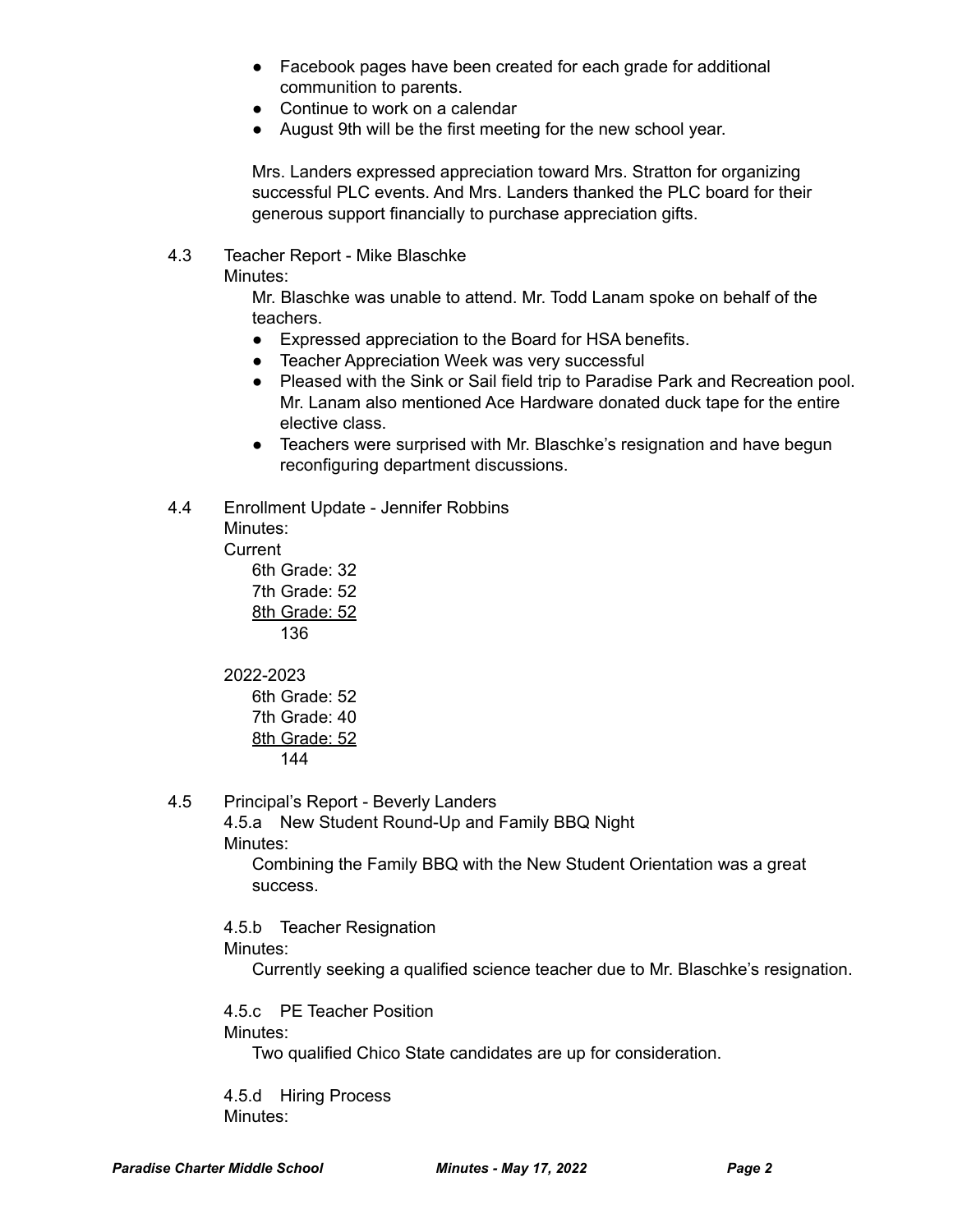After the paper screening, Mrs. Landers meets with each candidate which helps to determine the next step in the hiring process of a videoed demonstration class lesson.

4.5.e Last Week of School Plans Minutes:

Graduation planning

4.5.f Executive Director's Buy Out/Retirement from CSU, Chico Minutes:

Mrs. Landers officially retired from CSU, Chico. Mrs. Landers has opted for the buy-out medical benefits through PCMS.

4.5.g LCAP

Minutes:

The LCAP will be ready for the June 7th meeting for board review.

4.5.h Policies

Minutes:

Plans to update policies over the summer.

#### 4.5.i MTSS Grant Update

Minutes:

Teachers requested access at the beginning of June.

4.5.j Report on Safety and Risk

Minutes:

Annual facility inspection cleared with the exception of replacing fire pulls.

#### 5.0 Consent Agenda

- 5.1 Approval of Minutes from April 26, 2022 meeting
	- Minutes:

The motion was made by Jill Pruis and seconded by Kristina Clarkson to approve the minutes from the April 26, 2022 meeting. Vote 4-0. One member absent. Motion carried unanimously.

5.2 Approval of the April 2022 Financial Reports, Payments to Vendors, and Donations prepared by Lisa Speegle, CBO Minutes:

> The motion was made by Shelby Boston and seconded by Jill Pruis to approve the April 2022 Financial Reports, Payments to Vendors, and Donations. Vote 4-0. One member absent. Motion carried unanimously.

#### 6.0 Discussion Items

6.1 Annual Facility Inspection Minutes:

Annual facility inspection cleared with the exception of outdated fire pulls.

6.2 Update on New Counseling Offices Minutes:

Final inspection, waiting on carpets and doors.